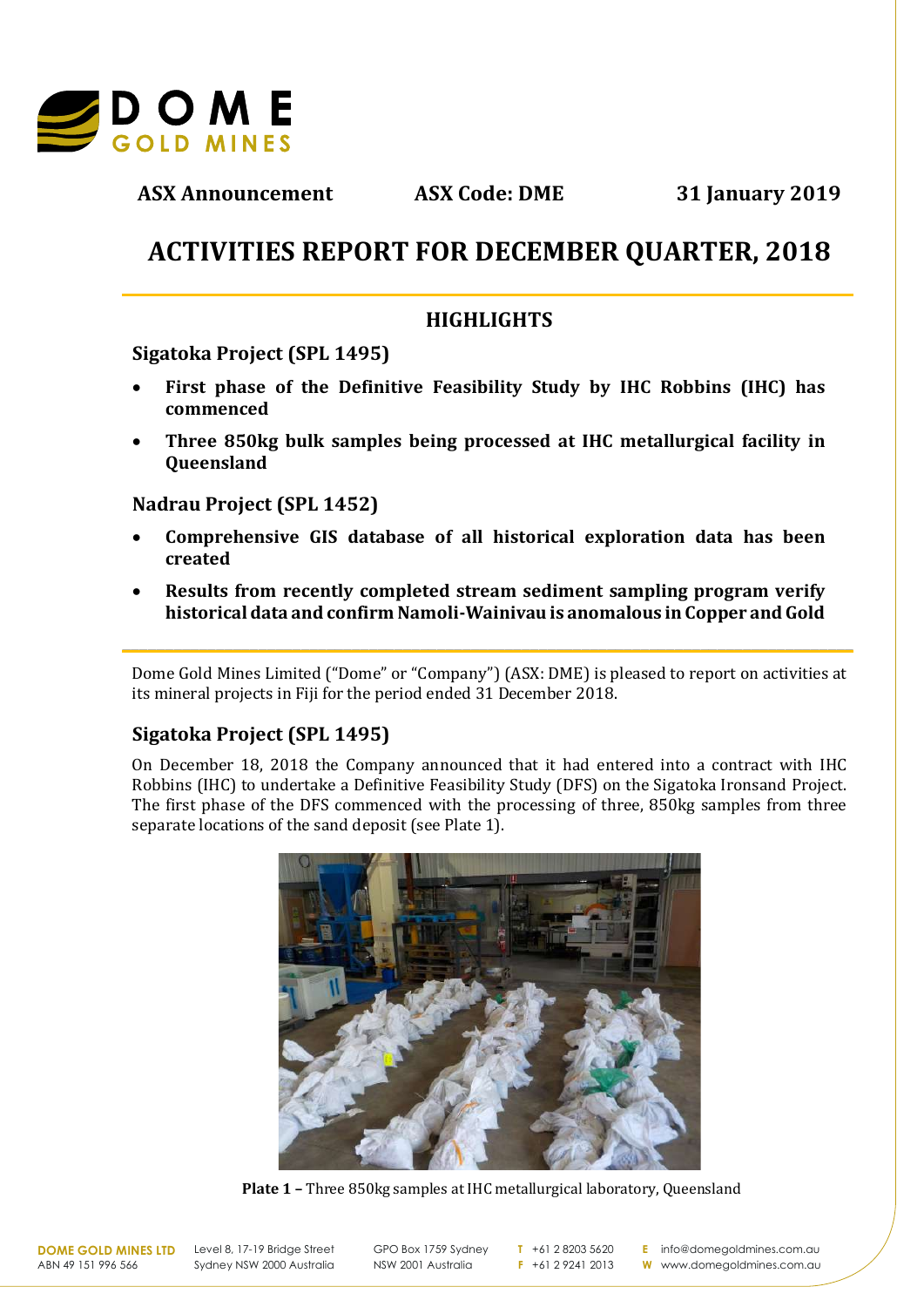

The three samples are being processed through a water wash pilot plant consisting of spirals to separate the heavy minerals (see Plate 2).



**Plate 2** – Spiral separation of heavy minerals (dark grey colour toward centre) from lighter sand using a spiral bank

The heavy mineral concentrates, which include magnetite and ilmenite are then put through a wet high intensity magnetic separator (WHIMS) to recover magnetic minerals (see Plate 3).



**Plate 3** - Magnetic to non-magnetic (left to right) heavy minerals from WHIMS processing The magnetic and the non-magnetic heavy minerals will be subjected to additional analysis to determine if any additional processing stages can increase the value of the concentrates. The three pilot plant tests and related mineral analyses are expected to be completed during the March quarter. A larger bulk sample will then be processed to create samples of products that will be used to for assessment by potential buyers.

**DOME GOLD MINES LTD** ABN 49 151 996 566

Level 8, 17-19 Bridge Street Sydney NSW 2000 Australia

GPO Box 1759 Sydney NSW 2001 Australia

**T** +61 2 8203 5620 **F** +61 2 9241 2013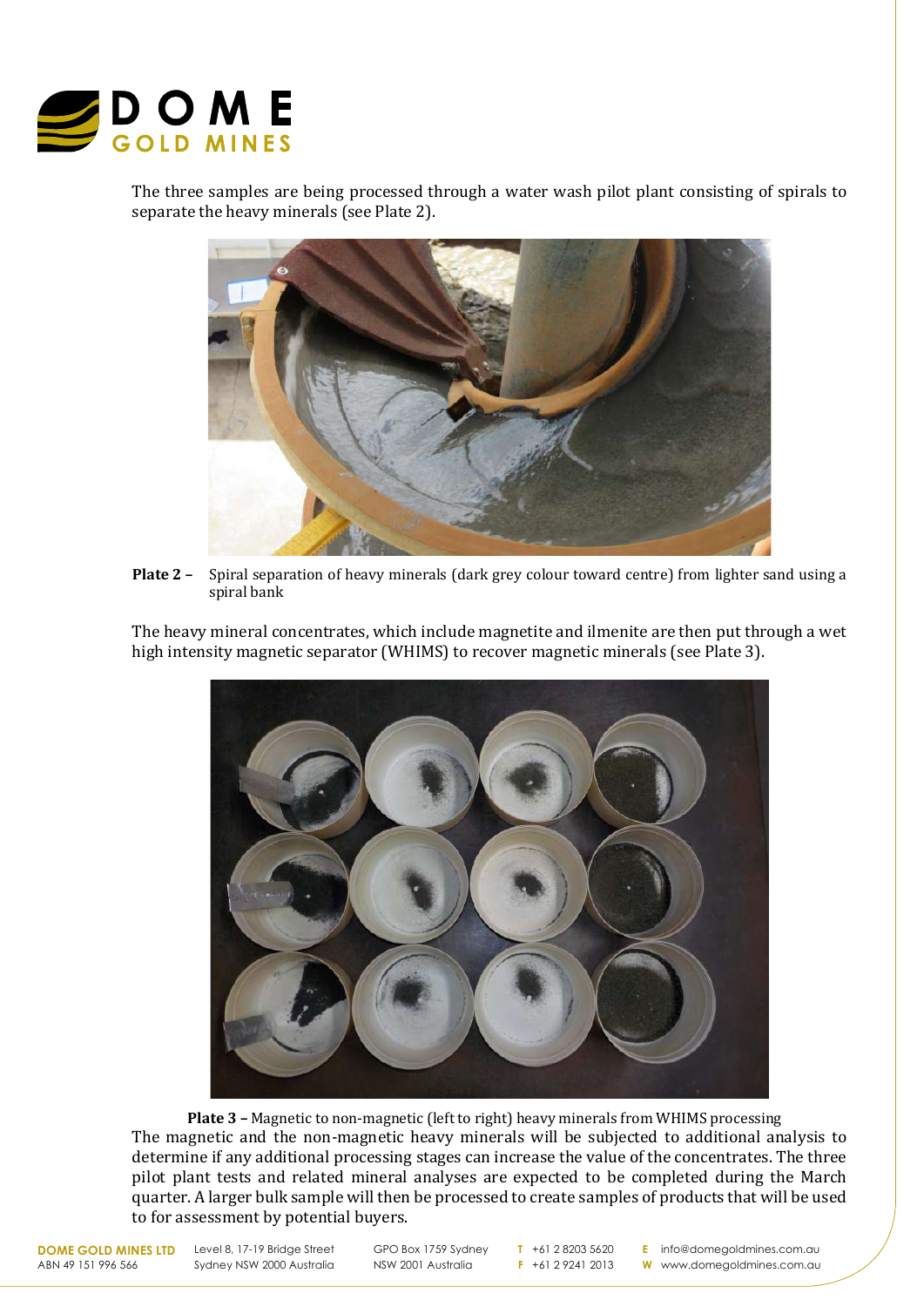

Along with the magnetite and non-magnetic heavy mineral concentrates the process will also produce washed and screened sand and gravel in excess of requirements for land rehabilitation purposes. An example of the washed sand is shown in Plate 4 below.



**Plate 4** – Washed coarse and finer industrial sand after removal of the magnetite and heavy minerals

As reported previously, the DFS will comprise two broad phases. The objective is to maximise returns while meeting or exceeding all of the Company's obligations in regard to environmental protection, social licencing and its undertakings to the Fijian Government. Upon completion of the DFS, Dome will have all the information needed to make a fully informed decision about proceeding with mine development.

In parallel with the first phase of the DFS program, sonic drilling will shortly resume at Sigatoka to produce data to update the existing JORC 2012 resource estimates. The objective of this drill program is to sample parts of the magnetite bearing sand deposit not drilled or not drilled in sufficient detail by previous programs. This will produce a higher level of confidence in the resource where mining is expected to commence.

Level 8, 17-19 Bridge Street Sydney NSW 2000 Australia

GPO Box 1759 Sydney NSW 2001 Australia

**T** +61 2 8203 5620 **F** +61 2 9241 2013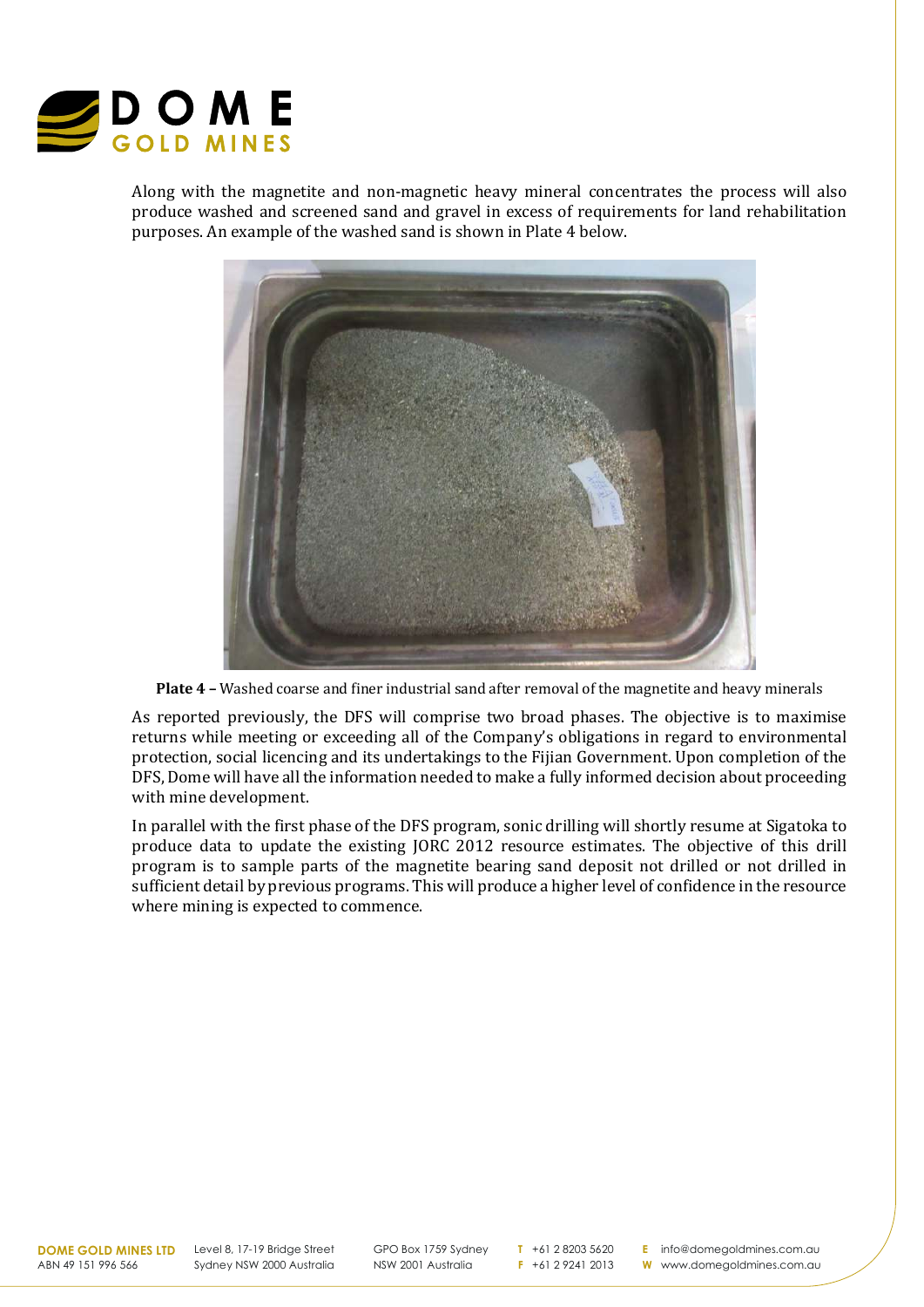

## **Nadrau Project (SPL 1452)**

## **Summary**

- **Historical exploration data over SPL 1452 Nadrau Project has been digitally captured** into a comprehensive new GIS database for interpretation. The Historical exploration data from Amoco (1973-1976), CRA (1989-92) and Placer (1993-1994) has revealed **numerous geochemical anomalies at the Namoli-Wainivau Cu-Au prospects.**
- Dome completed a new stream sediment program in October-November 2018 at Namoli-Wainivau to verify the anomalous historical geochemical results. The new assay result confirm that the Namoli-Wainivau is anomalous in Copper and Gold.
- In the future, Dome aims to conduct additional geochemical surveys, geophysical surveys (IP and magnetics), plus deeper drilling, to test the best targets for porphyry copper-gold mineralisation, similar to the nearby giant copper-gold resources at **Namosi.**

## **Introduction**

During the October to December 2018 quarter, Dome carried out work on its Nadrau Copper-Gold Project on Viti Levu, Fiji. The Nadrau Project includes 2 key prospects, Namoli and Wainivau, which are highly prospective for large-scale porphyry copper-gold mineralisation, plus associated epithermal gold mineralisation.

The Namoli and Wainivau prospects lie within SPL 1452, located adjacent to the very large undeveloped Namosi porphyry copper-gold resource, held by Newcrest, which contains 8 million ounces of gold and 8.6 million tonnes of contained copper metal. Namosi is a giant undeveloped copper-gold resource that is currently in the Prefeasibility Stage. A location map showing the regional geological setting of SPL 1452, the Namoli and Wainivau prospects, and their proximity to Newcrest's Namosi project, is included on Figure 1.



**Figure 1 -** Map showing the location of SPL 1452 and the Namoli-Wainivau prospects, in proximity to the large Namosi Cu-Au deposit managed by Newcrest.

Level 8, 17-19 Bridge Street Sydney NSW 2000 Australia

GPO Box 1759 Sydney NSW 2001 Australia

**T** +61 2 8203 5620 **F** +61 2 9241 2013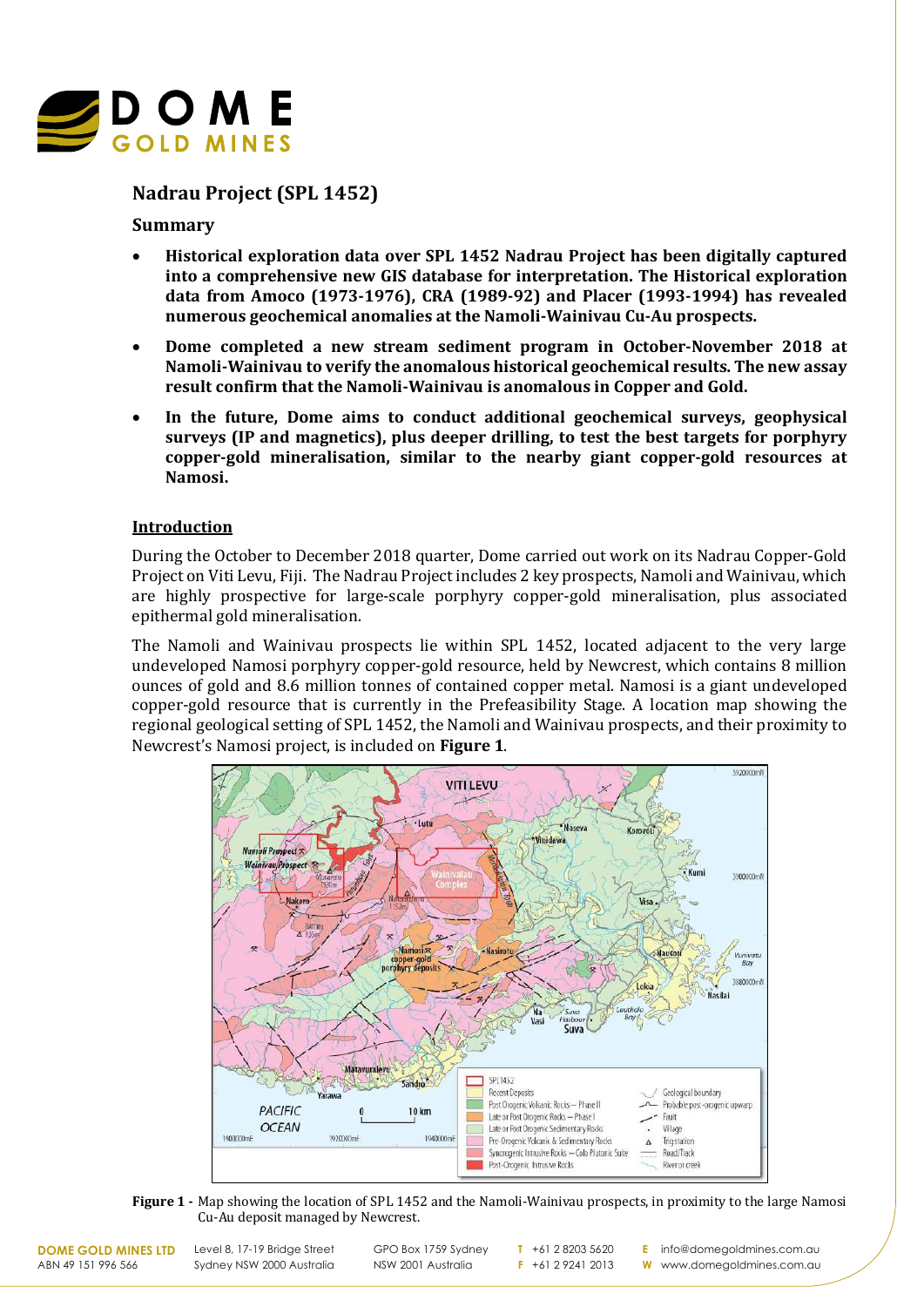

## **Work Completed During the Quarter**

The following work was completed on the Nadrau Project during the October to December 2018 quarter:

- Compilation of previous exploration data over Namoli and Wainivau, by Amoco (1973-76), CRA (1989-92) and Placer (1993-94). Some of the results from Amoco's programs were also presented last quarter.
- Compilation of the Amoco, CRA and Placer exploration results into a new GIS database to allow new interpretations and targeting for future Dome exploration programs.
- Meetings with leaders of Korolevu and Namoli villages, on SPL 1452.
- Field trip to Namoli-Wainivau and completion of a stream sediment sampling program (46) samples), and a rock chip sampling program (8 samples).

## **CRA Historical Exploration Work at Namoli-Wainivau**

CRA carried out regional exploration work in the Namoli-Wainivau during 1989-1992. The CRA reports housed at the Mineral Resources Department Library in Suva (SPL 1325) were reviewed and maps were digitally scanned. The CRA work includes rock chip sampling around Namoli-Wainivau, with the best sample returning 1.1  $g/t$  Au near Korolevu village (siliceous breccia gossanous float). Another 6 rock chip samples range from 0.1 to 0.32 ppm Au.

#### **Placer Historical Exploration Work at Namoli-Wainivau**

Placer Dome carried out regional exploration work in the Namoli-Wainivau during 1993-94. The Placer report was reviewed at the MRD Library in Suva (SPL 1356) and several maps were digitally scanned. Placer collected a number of stream sediment BLEG samples and -80# stream sediment samples at Namoli-Wainivau. Placer's highest stream sediment BLEG gold assay returned 11 ppb Au, and the highest-80# stream sediment assay was 58 ppb Au. The highest Placer rock chip gold assay was  $0.277$  g/t Au, taken at the Wainivau Prospect.

Placer concluded that Namoli-Wainivau includes a very large Cu-Au geochemical anomaly, approximately 60 square km in area, and that the area is very prospective for porphyry Cu-Au, similar to Namosi. Placer also noted that Amoco's drilling in 1975, did not adequately test the best soil and IP anomalies, and their 5 drill holes are largely outside the main Copper geochemical soil anomaly. Despite this, Placer did not complete any further work after 1994.

#### **Geochemical Sampling Program Completed by Dome**

A field program to Namoli-Wainivau was conducted by Dome between 29 October and 3 November. A total of 46 Stream Sediment Samples and 8 rock chip samples were collected over a period of 6 days. Field operations were based from Korolevu village. Several local workers were engaged by Dome from Korolevu and Namoli, to assist with the sampling program.

Assay results from the Dome geochemical program were received from ALS in early December 2018. The stream sediment gold and copper plots are shown below on Figures 2 and 3, highlighting the anomalous gold-copper in the area around Wainivau. Anomalous gold-copper in stream sediments also exists to the NW of Wainivau towards Namoli, and this trend is broadly coincident with a mapped NW-trending zone of iron-oxide breccia observed in the field, which contains anomalous metals. The new stream sediment data are consistent with the historical copper geochemical data from Amoco, CRA, and Placer reports. Dome has a much higher degree of confidence in the historical data now, and will utilize all the historical and modern data, to develop new targets for future exploration programs.

**DOME GOLD MINES LTD** ABN 49 151 996 566

Level 8, 17-19 Bridge Street Sydney NSW 2000 Australia

GPO Box 1759 Sydney NSW 2001 Australia

**T** +61 2 8203 5620 **F** +61 2 9241 2013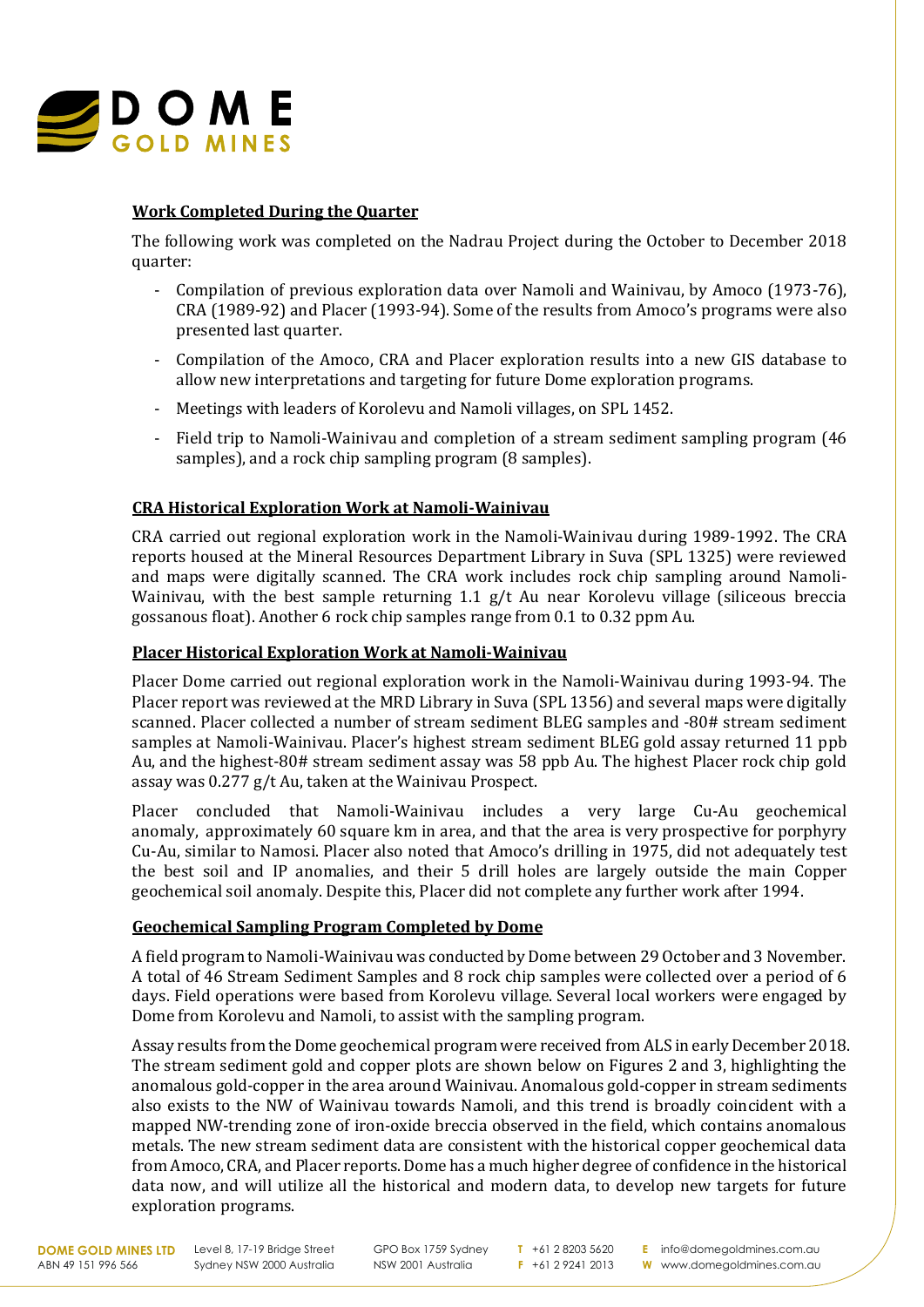

The rock chip samples collected by Dome around Wainivau-Namoli returned weakly anomalous copper assays up to 157 ppm and gold assays up to  $0.022$  g/t Au. The iron in these samples is significant (up to 14.5% Fe), which is consistent with the large amount of Fe-oxide observed in some of the breccia samples.

The data acquired to date shows very encouraging signs that a Cu-Au porphyry system similar to Namosi, exists at Namoli-Wainivau.



**Figure 2 -** Map showing the stream -sediment copper assay results from Namoli-Wainivau prospect.

**DOME GOLD MINES LTD** ABN 49 151 996 566

Level 8, 17-19 Bridge Street Sydney NSW 2000 Australia

GPO Box 1759 Sydney NSW 2001 Australia

**T** +61 2 8203 5620 **F** +61 2 9241 2013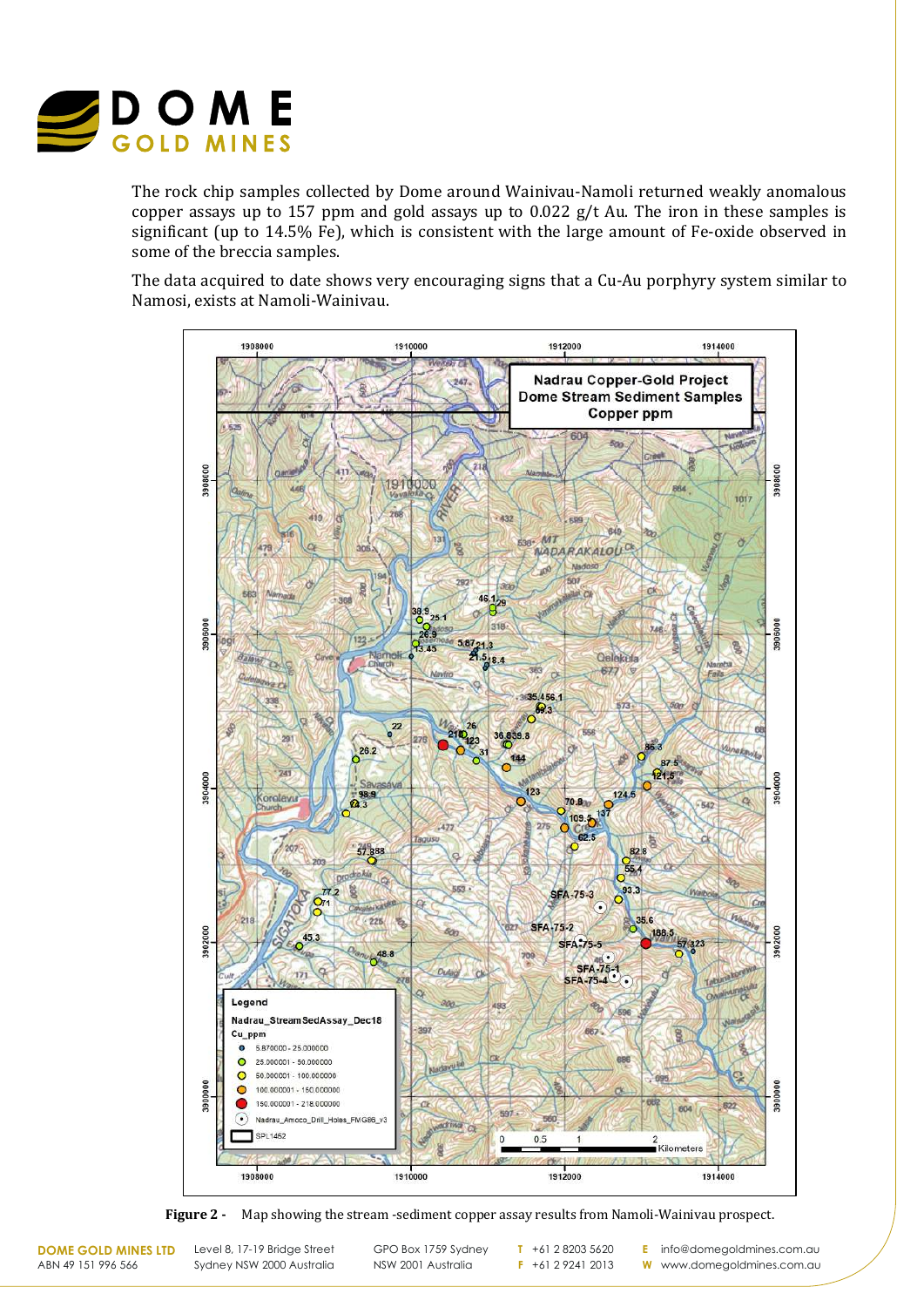



**Figure 3 -** Map showing the stream -sediment gold assay results from Namoli-Wainivau prospect.

## **Work Planned going forward**

In the future, Dome aims to conduct additional geochemical surveys, geophysical surveys (IP and magnetics), plus deep diamond drilling, to test the best targets for surface and buried porphyry copper-gold mineralisation.

**DOME GOLD MINES LTD** ABN 49 151 996 566

Level 8, 17-19 Bridge Street Sydney NSW 2000 Australia GPO Box 1759 Sydney NSW 2001 Australia

**T** +61 2 8203 5620 **F** +61 2 9241 2013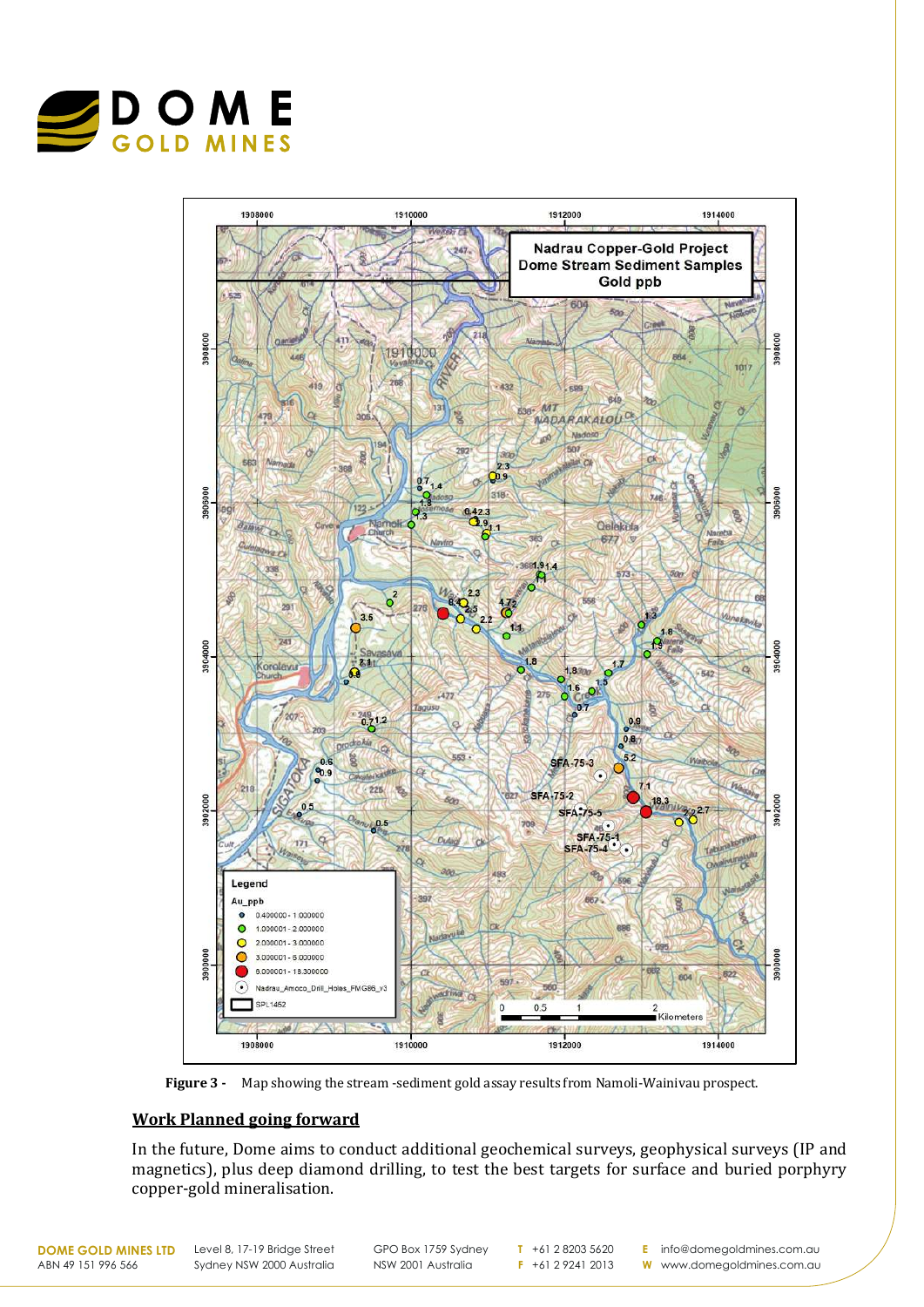

## **Ono Island Project (SPL 1451)**

The exploration diamond drilling program was completed on Ono Island in early July 2018 and results were fully reported in the June Quarterly Activities report dated 31 July 2018. A site visit by MRD officers was completed during the November 2018 to observe the progress of rehabilitation of the drill pads. No recommendation was made by MRD for further rehabilitation work.

## **CORPORATE**

Expenditure incurred on exploration activities during the quarter totalled  $$211,000$ .

As at 31 December 2018, Dome held \$624,000 in cash.

For information about Dome and its projects, please refer to the Company's website [www.domegoldmines.com.au] or contact the Company at (02) 8203 5620.

V.Melender

**J** V McCarthy Chief Executive Officer

#### *COMPETENT PERSONS' STATEMENTS:*

*The* information in this report that relates to Sigatoka is based on information compiled by John McCarthy, who *is* Chief Executive Officer of the Company. Mr McCarthy is a geologist who is a Member of the Australasian *Institute* of Mining and Metallurgy and has sufficient experience which is relevant to the style of mineralisation and type of deposits under consideration and to the activities which he is undertaking to qualify as a Competent *Person as defined in the 2012 Edition of the 'Australasian Code for Reporting of Exploration Results, Mineral Resources and Ore Reserves'. Mr McCarthy indirectly holds shares in the Company and consents to the inclusion in* this report of the matters based on his information in the form and context in which it appears.

*The information in this report that relates to Nadrau is based on information compiled by Dr Matthew J White, PhD, BAppSci (Hons), who is the Exploration Manager for the Company. Dr White is a geologist and a Member of* the Australian Institute of Geoscientists and has sufficient experience which is relevant to the style of *mineralisation and type of deposits under consideration and to the activities which he is undertaking to qualify* as a Competent Person as defined in the 2012 Edition of the 'Australasian Code for Reporting of Exploration *Results, Mineral Resources and Ore Reserves'. Dr White consents to the inclusion in this report of the matters* based on his information in the form and context in which it appears.

ABN 49 151 996 566

**DOME GOLD MINES LTD** Level 8, 17-19 Bridge Street Sydney NSW 2000 Australia

GPO Box 1759 Sydney NSW 2001 Australia

**T** +61 2 8203 5620 **F** +61 2 9241 2013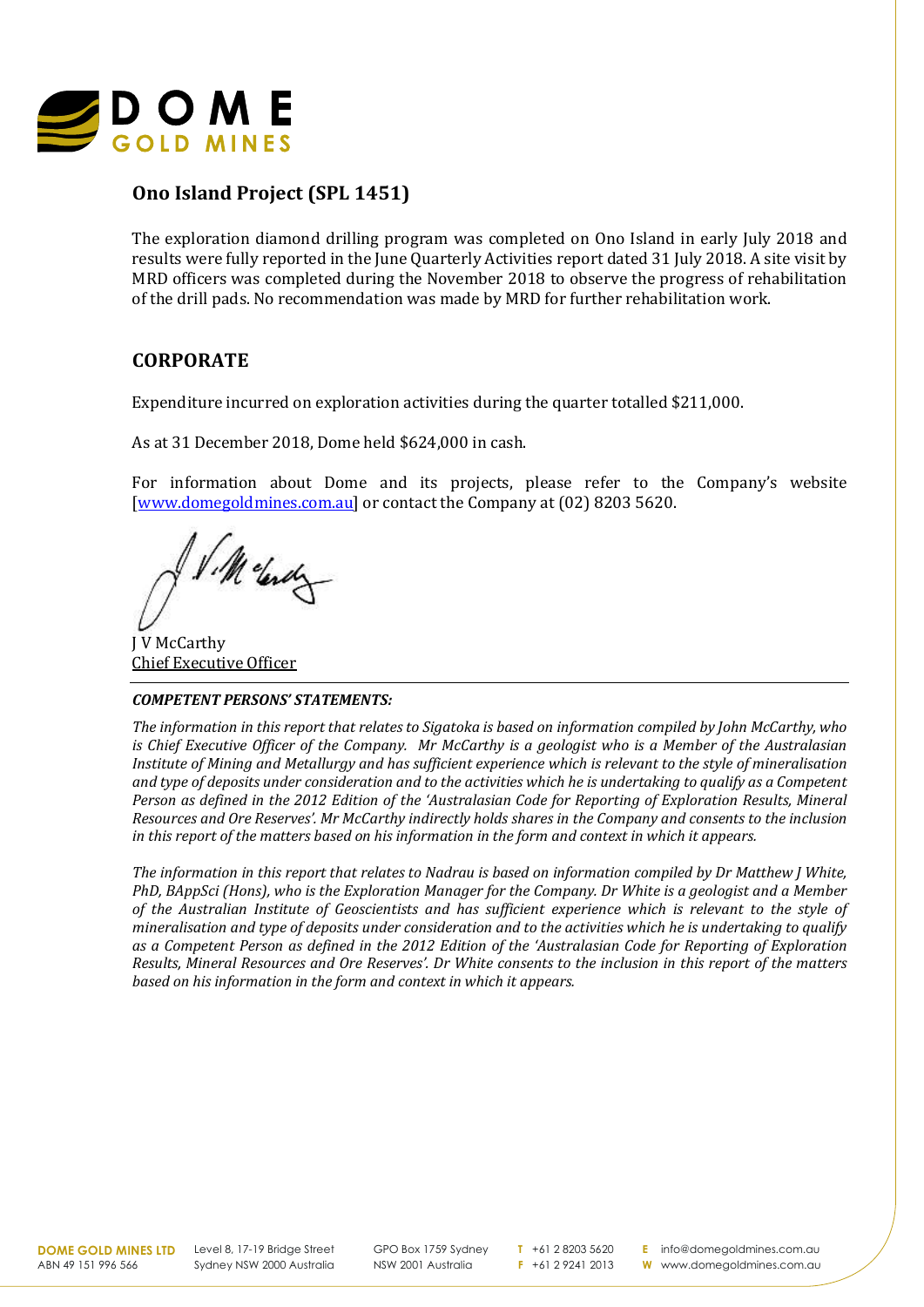

#### **ABOUT DOME**

Dome is an Australian mining company, which listed on the ASX on 22 October 2013. The Company is focussed on gold, copper and mineral sands in Fiji, where it holds three highly prospective exploration tenements. The Company's objective is to become a major force in the mining industry of Fiji by the discovery and development of mineral resources within its Fijian tenements.

Sigatoka is a mineral sand project containing abundant heavy metals including magnetite. Drilling to establish an initial resource estimate for the project has been completed, and drilling underway is expected to increase the resource base substantially. Commencement of production at Sigatoka by conventional dredging and wet processing is anticipated within two years of the grant of a Mining Lease.

Our other projects are the Ono Island epithermal gold project, where drilling is scheduled to commence in the September Quarter, and the Nadrau porphyry copper-gold project, where a geophysical (IP) survey is scheduled for 2018.

Dome's Board and Management team has a high level of experience in Fiji, and Dome has been actively exploring in Fiji since 2008.

| <b>Tenement</b> | <b>Name</b>       | <b>Holder</b>   | <b>Interest</b> | Area (hectares) at |                    |
|-----------------|-------------------|-----------------|-----------------|--------------------|--------------------|
|                 |                   |                 | $\frac{0}{0}$   | 31 March 2016      | <b>Expiry Date</b> |
| <b>SPL 1451</b> | Ono Island        | Dome Mines Ltd  | 100             | 3.028              | 12/02/2020         |
| <b>SPL 1452</b> | Central Viti Levu | Dome Mines Ltd  | 100             | 33.213             | 12/02/2019         |
| <b>SPL 1495</b> | Sigatoka Ironsand | Magma Mines Ltd | 100             | 2.522              | 13/07/2018*        |

## **DOME MINES LTD TENEMENT SCHEDULE**

\*Application to renew this Special Prospecting Licence for a further 3-year period has been submitted to the Mineral Resources Department, Fiji. The Company believes there is no reason why the licence will not be renewed.

Level 8, 17-19 Bridge Street Sydney NSW 2000 Australia

GPO Box 1759 Sydney NSW 2001 Australia

**T** +61 2 8203 5620 **F** +61 2 9241 2013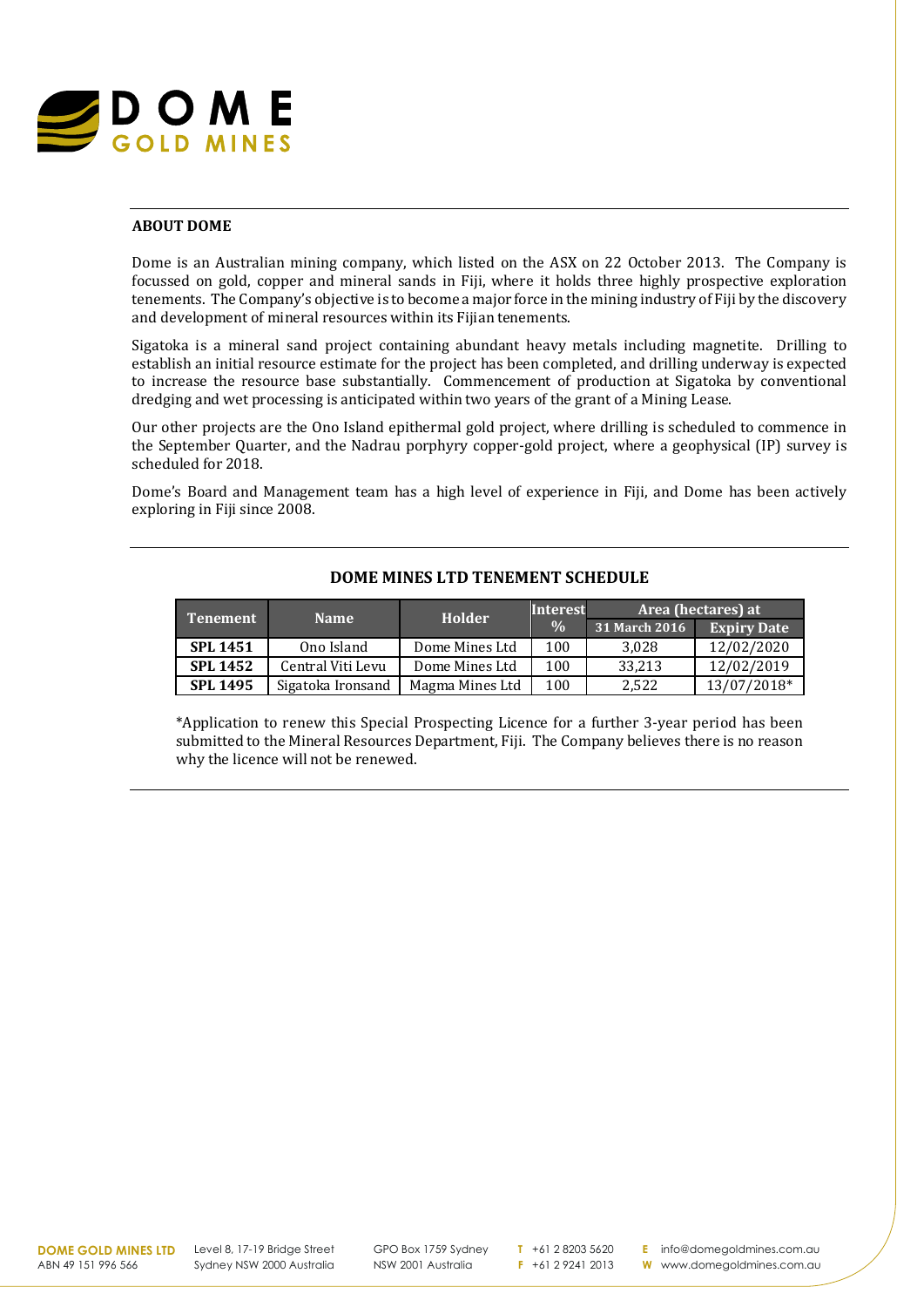# JORC Code, 2012 Edition – Table 1 – Nadrau Copper Gold Project - SPL1452

## Section 1 Sampling Techniques and Data

(Criteria in this section apply to all succeeding sections.)

| <b>Criteria</b>               | <b>JORC Code explanation</b>                                                                                                                                                                                                                                                                                                                                                                                                                                                                                                                                                                                                                                                                                                                                                                                                                                                                                                                                                                                                                                                                                 | <b>Commentary</b>                                                                                                                                                                                                                                                                                                                                                                                                                                                                                                                                                                                                                                                                                                                                                      |
|-------------------------------|--------------------------------------------------------------------------------------------------------------------------------------------------------------------------------------------------------------------------------------------------------------------------------------------------------------------------------------------------------------------------------------------------------------------------------------------------------------------------------------------------------------------------------------------------------------------------------------------------------------------------------------------------------------------------------------------------------------------------------------------------------------------------------------------------------------------------------------------------------------------------------------------------------------------------------------------------------------------------------------------------------------------------------------------------------------------------------------------------------------|------------------------------------------------------------------------------------------------------------------------------------------------------------------------------------------------------------------------------------------------------------------------------------------------------------------------------------------------------------------------------------------------------------------------------------------------------------------------------------------------------------------------------------------------------------------------------------------------------------------------------------------------------------------------------------------------------------------------------------------------------------------------|
| Sampling<br>techniques        | • Nature and quality of sampling (e.g. cut channels, random<br>chips, or specific specialised industry standard measurement<br>tools appropriate to the minerals under investigation, such as<br>down hole gamma sondes, or handheld XRF instruments, etc).<br>These examples should not be taken as limiting the broad<br>meaning of sampling.<br>Include reference to measures taken to ensure sample<br>representivity and the appropriate calibration of any<br>measurement tools or systems used.<br>Aspects of the determination of mineralisation that are Material<br>to the Public Report.<br>In cases where 'industry standard' work has been done this<br>would be relatively simple (e.g. 'reverse circulation drilling was<br>used to obtain 1 m samples from which 3 kg was pulverised to<br>produce a 30 g charge for fire assay'). In other cases more<br>explanation may be required, such as where there is coarse<br>gold that has inherent sampling problems. Unusual<br>commodities or mineralisation types (e.g. submarine nodules)<br>may warrant disclosure of detailed information. | Rock chip and stream sediment sampling was carried out by<br>experienced geologists under Dome management<br>supervision.<br>Rock chip samples of 1 to 3 kg were placed into pre-labelled<br>calico sample bags and details were recorded onto a sample<br>logging sheet in the field.<br>Rock chip samples were collected in areas showing strong<br>alteration and mineralisation. Both float and outcrop samples<br>were collected.<br>Stream sediment samples around 3 to 4 kg were taken in the<br>field using $a - 5$ mm sieve.<br>Stream sediment samples were placed into pre-labelled<br>calico sample bags and details were recorded onto a sample<br>logging sheet in the field.<br>QAQC samples were included in sample batches sent to the<br>Laboratory. |
| <b>Drilling</b><br>techniques | Drill type (e.g. core, reverse circulation, open-hole hammer,<br>rotary air blast, auger, Bangka, sonic, etc) and details (e.g. core<br>diameter, triple or standard tube, depth of diamond tails, face-<br>sampling bit or other type, whether core is oriented and if so, by<br>what method, etc).                                                                                                                                                                                                                                                                                                                                                                                                                                                                                                                                                                                                                                                                                                                                                                                                         | • No drilling is reported herein.                                                                                                                                                                                                                                                                                                                                                                                                                                                                                                                                                                                                                                                                                                                                      |
| Drill sample<br>recovery      | • Method of recording and assessing core and chip sample<br>recoveries and results assessed.<br>Measures taken to maximise sample recovery and ensure<br>representative nature of the samples.<br>Whether a relationship exists between sample recovery and<br>grade and whether sample bias may have occurred due to                                                                                                                                                                                                                                                                                                                                                                                                                                                                                                                                                                                                                                                                                                                                                                                        | No drilling is reported herein.                                                                                                                                                                                                                                                                                                                                                                                                                                                                                                                                                                                                                                                                                                                                        |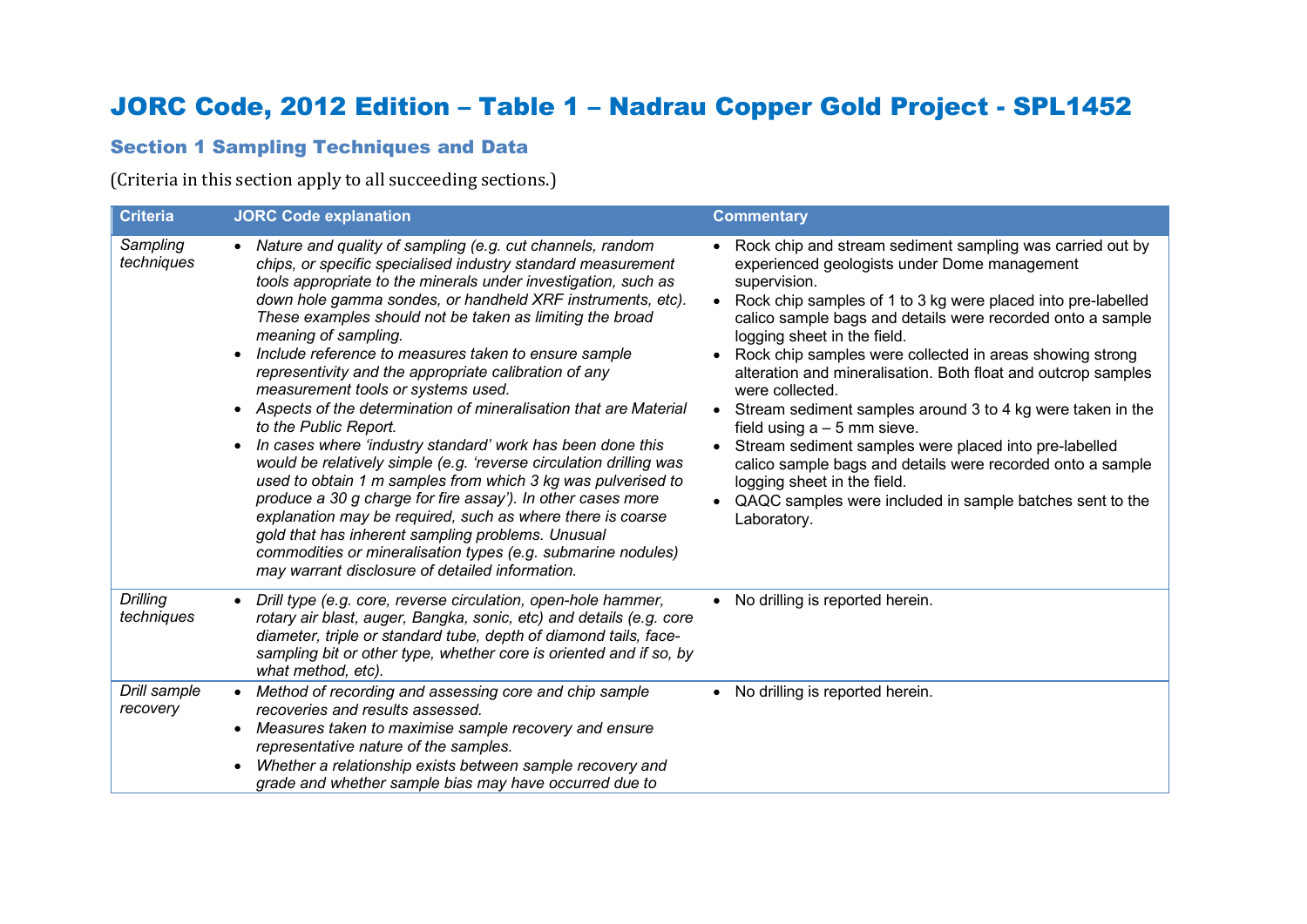| <b>Criteria</b>                                         | <b>JORC Code explanation</b>                                                                                                                                                                                                                                                                                                                                                                                                                                                                                                                                                                                                                                                                                                   | <b>Commentary</b>                                                                                                                                                                                                                                                                                                                                                                                                                                                                |
|---------------------------------------------------------|--------------------------------------------------------------------------------------------------------------------------------------------------------------------------------------------------------------------------------------------------------------------------------------------------------------------------------------------------------------------------------------------------------------------------------------------------------------------------------------------------------------------------------------------------------------------------------------------------------------------------------------------------------------------------------------------------------------------------------|----------------------------------------------------------------------------------------------------------------------------------------------------------------------------------------------------------------------------------------------------------------------------------------------------------------------------------------------------------------------------------------------------------------------------------------------------------------------------------|
|                                                         | preferential loss/gain of fine/coarse material.                                                                                                                                                                                                                                                                                                                                                                                                                                                                                                                                                                                                                                                                                |                                                                                                                                                                                                                                                                                                                                                                                                                                                                                  |
| Logging                                                 | Whether core and chip samples have been geologically and<br>$\bullet$<br>geotechnically logged to a level of detail to support appropriate<br>Mineral Resource estimation, mining studies and metallurgical<br>studies.<br>Whether logging is qualitative or quantitative in nature. Core (or<br>$\bullet$<br>costean, channel, etc) photography.<br>The total length and percentage of the relevant intersections<br>logged.                                                                                                                                                                                                                                                                                                  | The location and type of material collected has been<br>adequately described and recorded on log sheets in the field,<br>and then entered into a database.                                                                                                                                                                                                                                                                                                                       |
| Sub-sampling<br>techniques<br>and sample<br>preparation | If core, whether cut or sawn and whether quarter, half or all core<br>$\bullet$<br>taken.<br>• If non-core, whether riffled, tube sampled, rotary split, etc and<br>whether sampled wet or dry.<br>• For all sample types, the nature, quality and appropriateness of<br>the sample preparation technique.<br>Quality control procedures adopted for all sub-sampling stages<br>$\bullet$<br>to maximise representivity of samples.<br>Measures taken to ensure that the sampling is representative of<br>$\bullet$<br>the in situ material collected, including for instance results for<br>field duplicate/second-half sampling.<br>Whether sample sizes are appropriate to the grain size of the<br>material being sampled. | Rock chip samples were collected by taking representative<br>rock chips from small outcrops or small areas of float,<br>showing anomalous alteration and/or sulphide mineralisation.<br>Stream sediment samples were collected above the junction<br>of larger streams, in areas considered representative of the<br>catchment area upstream.<br>Stream sediment samples were sieved to -5 mm in the field.                                                                      |
| Quality of<br>assay data<br>and<br>laboratory<br>tests  | The nature, quality and appropriateness of the assaying and<br>$\bullet$<br>laboratory procedures used and whether the technique is<br>considered partial or total.<br>• For geophysical tools, spectrometers, handheld XRF<br>instruments, etc, the parameters used in determining the<br>analysis including instrument make and model, reading times,<br>calibrations factors applied and their derivation, etc.<br>Nature of quality control procedures adopted (e.g. standards,<br>$\bullet$<br>blanks, duplicates, external laboratory checks) and whether<br>acceptable levels of accuracy (i.e. lack of bias) and precision<br>have been established.                                                                   | ALS Laboratories performed analytical testing on the rock<br>$\bullet$<br>chip samples using assay methods Au-AA24 (50 g charge<br>with AAS finish), and the multi-element ICP method ME-<br>ICP61 (33 element suite), that uses a multi-acid digest.<br>ALS Laboratories performed analytical testing on the stream<br>sediment samples including using a "super-trace" ICP method<br>AuME-ST44, which uses an Aqua Regia digest, and includes<br>gold and another 52 elements. |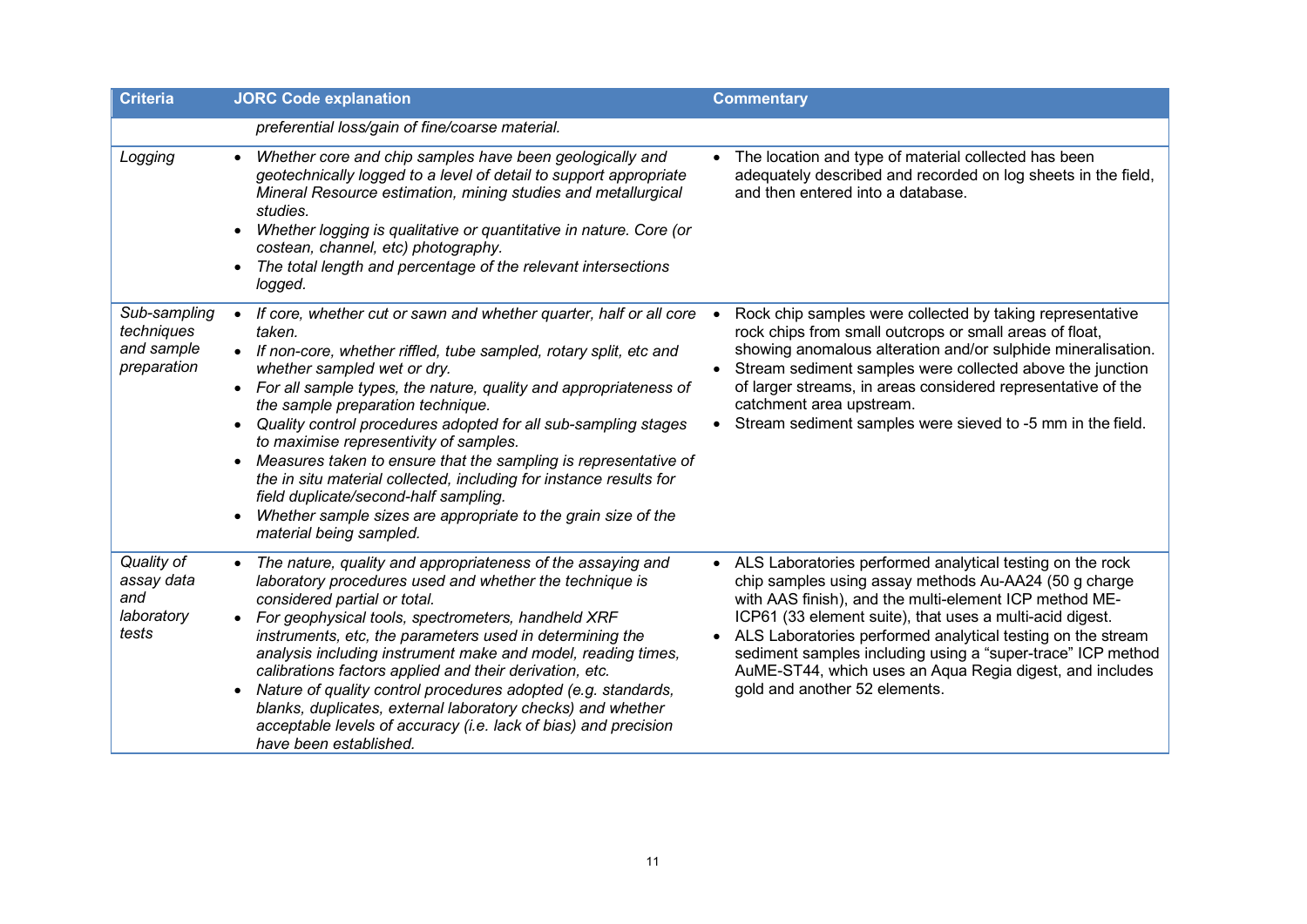| Criteria                                                            | <b>JORC Code explanation</b>                                                                                                                                                                                                                                                                                                                                                                           | <b>Commentary</b>                                                                                                                                                                                                                                                                                                                                                                                                                                       |
|---------------------------------------------------------------------|--------------------------------------------------------------------------------------------------------------------------------------------------------------------------------------------------------------------------------------------------------------------------------------------------------------------------------------------------------------------------------------------------------|---------------------------------------------------------------------------------------------------------------------------------------------------------------------------------------------------------------------------------------------------------------------------------------------------------------------------------------------------------------------------------------------------------------------------------------------------------|
| Verification of<br>sampling and<br>assaying                         | The verification of significant intersections by either<br>$\bullet$<br>independent or alternative company personnel.<br>The use of twinned holes.<br>$\bullet$<br>Documentation of primary data, data entry procedures, data<br>verification, data storage (physical and electronic) protocols.<br>Discuss any adjustment to assay data.<br>$\bullet$                                                 | Sample data were compiled and digitally captured by trained<br>geologists, and entered into a database, then validated.<br>The Exploration Manager and Competent Person for this<br>report was present on site in the field during this field<br>program, and has checked the sample database.<br>QAQC assay checks were included in the sample batch and<br>OREAS standards were returned with results within<br>acceptable standard tolerance limits. |
| Location of<br>data points                                          | • Accuracy and quality of surveys used to locate drill holes (collar<br>and down-hole surveys), trenches, mine workings and other<br>locations used in Mineral Resource estimation.<br>Specification of the grid system used.<br>$\bullet$<br>Quality and adequacy of topographic control.                                                                                                             | The sample points were recorded using a hand-held Garmin<br>GPS, with an approximate accuracy of approximately 3 to 5 m<br>for Easting and Northing. The elevation has a higher error<br>around 10 m.<br>The GPS co-ordinate system used is Fiji Map Grid 1986.                                                                                                                                                                                         |
| Data spacing<br>and<br>distribution                                 | Data spacing for reporting of Exploration Results.<br>$\bullet$<br>Whether the data spacing and distribution is sufficient to<br>$\bullet$<br>establish the degree of geological and grade continuity<br>appropriate for the Mineral Resource and Ore Reserve<br>estimation procedure(s) and classifications applied.<br>Whether sample compositing has been applied.                                  | Due to the early stage of exploration and type of program, the<br>sampling is not systematic, nor representative of any possible<br>future Mineral Resource estimate.                                                                                                                                                                                                                                                                                   |
| Orientation of<br>data in<br>relation to<br>geological<br>structure | Whether the orientation of sampling achieves unbiased<br>$\bullet$<br>sampling of possible structures and the extent to which this is<br>known, considering the deposit type.<br>• If the relationship between the drilling orientation and the<br>orientation of key mineralised structures is considered to have<br>introduced a sampling bias, this should be assessed and<br>reported if material. | The relationship between sampling and mineralization<br>orientation is not known.                                                                                                                                                                                                                                                                                                                                                                       |
| Sample<br>security                                                  | • The measures taken to ensure sample security.                                                                                                                                                                                                                                                                                                                                                        | • Samples were collected, bagged and stored on site until<br>ready for dispatch by TNT air freight to Brisbane, Australia.<br>A strong chain of custody was maintained during the transport<br>of the samples from the work site in Fiji to ALS in Brisbane.                                                                                                                                                                                            |
| Audits or<br>reviews                                                | • The results of any audits or reviews of sampling techniques and<br>data.                                                                                                                                                                                                                                                                                                                             | Periodic reviews of the Company's exploration procedures<br>are conducted by the Company's experienced team of staff<br>geologists and external consultants from time to time.<br>• Dome has not completed any external audits or reviews of the                                                                                                                                                                                                        |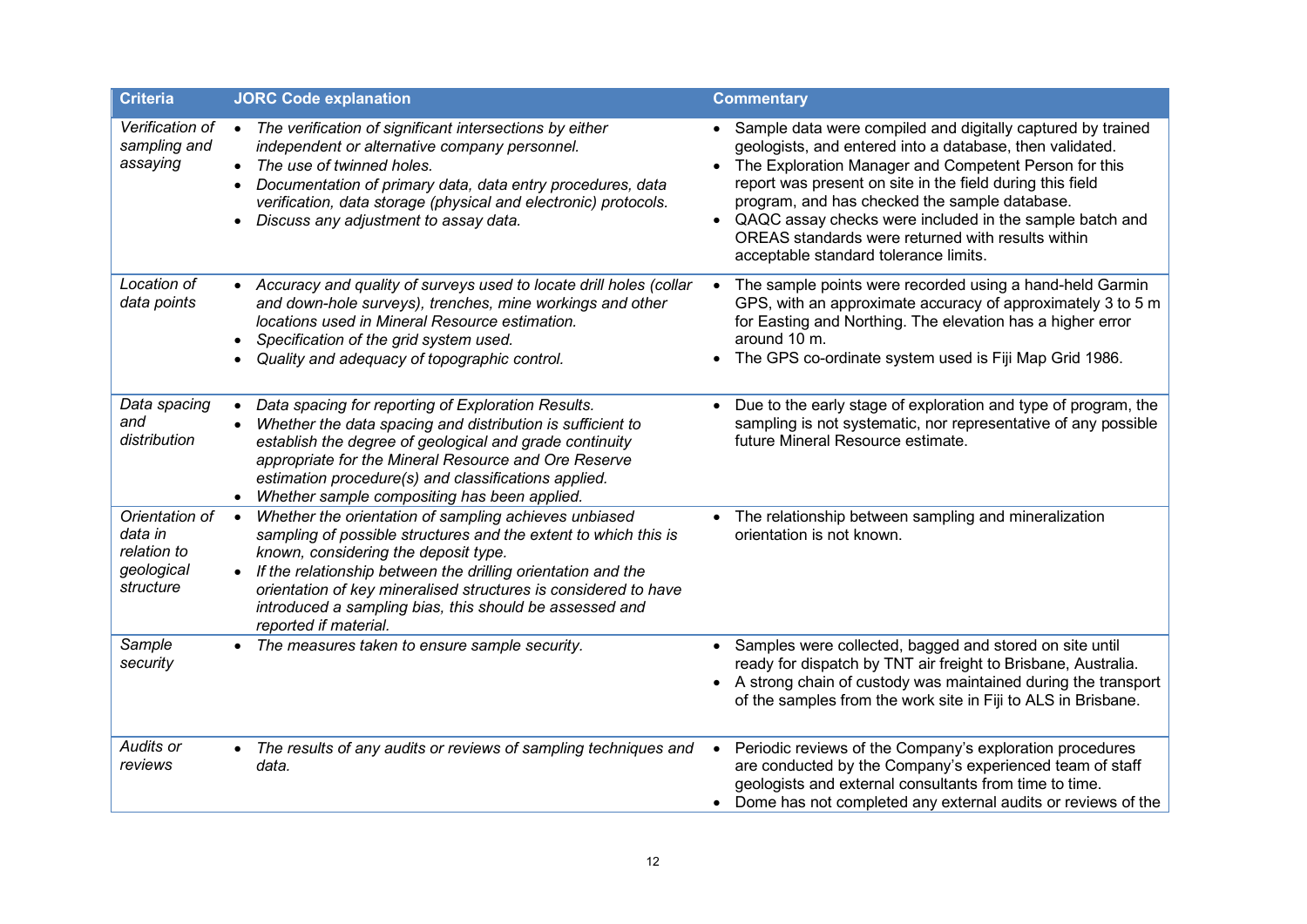**Criteria JORC Code explanation Commentary Commentary** 

sampling techniques and data from the recent geochemical sampling program.

## Section 2 Reporting of Exploration Results

(Criteria listed in the preceding section also apply to this section.)

| <b>Criteria</b>                                         | <b>JORC Code explanation</b>                                                                                                                                                                                                                                                                                                                                                                                                                                         | <b>Commentary</b>                                                                                                                                                                                                                                                                                                                                                                                                                                                                                                                                                                                     |
|---------------------------------------------------------|----------------------------------------------------------------------------------------------------------------------------------------------------------------------------------------------------------------------------------------------------------------------------------------------------------------------------------------------------------------------------------------------------------------------------------------------------------------------|-------------------------------------------------------------------------------------------------------------------------------------------------------------------------------------------------------------------------------------------------------------------------------------------------------------------------------------------------------------------------------------------------------------------------------------------------------------------------------------------------------------------------------------------------------------------------------------------------------|
| <b>Mineral</b><br>tenement and<br>land tenure<br>status | Type, reference name/number, location and ownership<br>$\bullet$<br>including agreements or material issues with third parties such<br>as joint ventures, partnerships, overriding royalties, native title<br>interests, historical sites, wilderness or national park and<br>environmental settings.<br>The security of the tenure held at the time of reporting along<br>$\bullet$<br>with any known impediments to obtaining a licence to operate in<br>the area. | Sampling data is from the Company's Nadrau Copper-Gold Project, located<br>within SPL 1452.<br>Special Prospecting Licences (SPL) are issued by the Mineral Resources<br>$\bullet$<br>Department (MRD) of Fiji and subject to requirements of the Fiji Mineral<br>Law.<br>• SPL1452 is owned 100% by Dome Mines Limited a wholly owned<br>subsidiary of Dome Gold Mines Limited and is valid for 3-year renewable<br>periods<br>The tenement is currently in good standing.<br>The tenement is due to be renewed in February 2019.                                                                    |
| Exploration<br>done by other<br>parties                 | Acknowledgment and appraisal of exploration by other parties.                                                                                                                                                                                                                                                                                                                                                                                                        | Four previous companies completed historical exploration programs on<br>SPL 1452 in the Wainivau-Namoli area between 1969 and 1993, these<br>include the following companies: Barringer (1969), Amoco (1973-76), CRA<br>(1989-92) and Placer Dome (1993-94).<br>Previous exploration programs include: geochemical sampling programs,<br>geophysical surveys (magnetics and IP), geological mapping, and diamond<br>drilling (5 Amoco holes in 1974-75).<br>Geochemical data from the Amoco, CRA and Placer Dome programs has<br>been digitally captured by Dome and entered into a new GIS database. |
| Geology                                                 | Deposit type, geological setting and style of mineralisation.                                                                                                                                                                                                                                                                                                                                                                                                        | The Nadrau Project includes 2 key prospects, Namoli and Wainivau, which<br>are highly prospective for large-scale porphyry copper-gold mineralisation,<br>plus possible higher-level epithermal gold mineralisation<br>Host lithologies include granitoids, volcanics and associated volcaniclastic<br>rocks. The area also has some younger sedimentary cover rocks. The main<br>granotoid intrusive bodies of interest are part of the Miocene Colo Plutonic<br>Suite.<br>A regional geology map is included above in the body of this report.                                                      |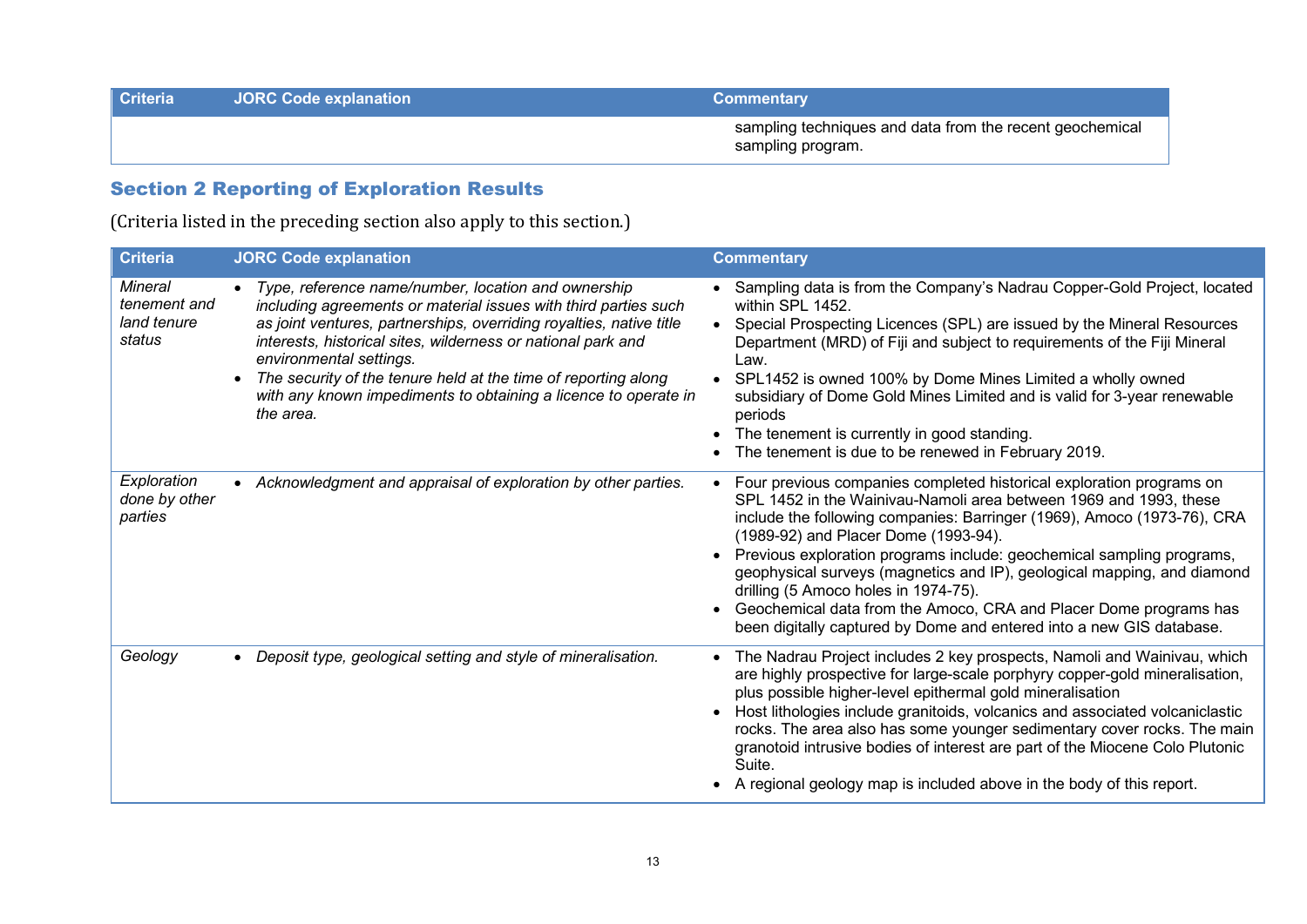| <b>Criteria</b>                                                                 | <b>JORC Code explanation</b>                                                                                                                                                                                                                                                                                                                                                                                                                                                                                                                                                                                                                                                                                                             | <b>Commentary</b>                                                                    |
|---------------------------------------------------------------------------------|------------------------------------------------------------------------------------------------------------------------------------------------------------------------------------------------------------------------------------------------------------------------------------------------------------------------------------------------------------------------------------------------------------------------------------------------------------------------------------------------------------------------------------------------------------------------------------------------------------------------------------------------------------------------------------------------------------------------------------------|--------------------------------------------------------------------------------------|
| Drill hole<br>Information                                                       | • A summary of all information material to the understanding of<br>the exploration results including a tabulation of the following<br>information for all Material drill holes:<br>o easting and northing of the drill hole collar<br>elevation or RL (Reduced Level - elevation above sea level<br>in metres) of the drill hole collar<br>dip and azimuth of the hole<br>$\circ$<br>down hole length and interception depth<br>$\circ$<br>$\circ$ hole length.<br>If the exclusion of this information is justified on the basis that<br>$\bullet$<br>the information is not Material and this exclusion does not<br>detract from the understanding of the report, the Competent<br>Person should clearly explain why this is the case. | • No drilling is reported herein.                                                    |
| Data<br>aggregation<br>methods                                                  | • In reporting Exploration Results, weighting averaging<br>techniques, maximum and/or minimum grade truncations (e.g.<br>cutting of high grades) and cut-off grades are usually Material<br>and should be stated.<br>Where aggregate intercepts incorporate short lengths of high<br>grade results and longer lengths of low grade results, the<br>procedure used for such aggregation should be stated and<br>some typical examples of such aggregations should be shown<br>in detail.<br>The assumptions used for any reporting of metal equivalent<br>values should be clearly stated.                                                                                                                                                | • No drilling is reported herein.                                                    |
| Relationship<br>between<br>mineralisation<br>widths and<br>intercept<br>lengths | • These relationships are particularly important in the reporting of<br><b>Exploration Results.</b><br>• If the geometry of the mineralisation with respect to the drill hole<br>angle is known, its nature should be reported.<br>• If it is not known and only the down hole lengths are reported,<br>there should be a clear statement to this effect (e.g. 'down hole<br>length, true width not known').                                                                                                                                                                                                                                                                                                                             | No drilling is reported herein.<br>$\bullet$<br>Not known at this time.<br>$\bullet$ |
| Diagrams                                                                        | • Appropriate maps and sections (with scales) and tabulations of<br>intercepts should be included for any significant discovery being<br>reported These should include, but not be limited to a plan view<br>of drill hole collar locations and appropriate sectional views.                                                                                                                                                                                                                                                                                                                                                                                                                                                             | Maps are prepared at appropriate scales and included in the body of the<br>report.   |
| <b>Balanced</b><br>reporting                                                    | Where comprehensive reporting of all Exploration Results is not<br>practicable, representative reporting of both low and high                                                                                                                                                                                                                                                                                                                                                                                                                                                                                                                                                                                                            | Reporting is considered representative of the data.<br>$\bullet$                     |